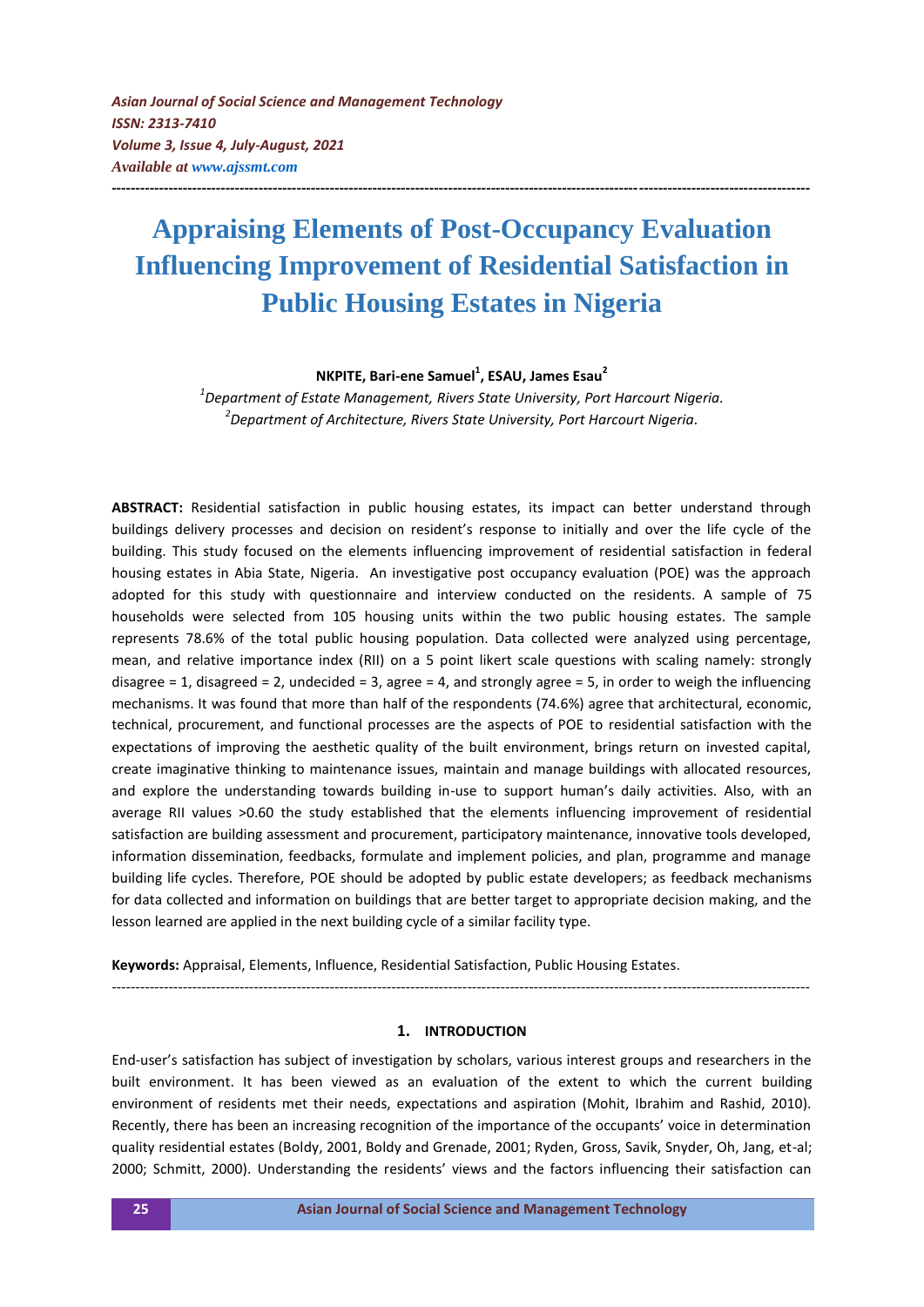assist facility managers to provide occupant focused services that with enhance occupant's quality of life., it has also been stressed that occupants provide a valuable source of information about the appropriateness and quality of service and that such information would be used for improvement (Chou, Boldy and Lee, 2003).

In the past housing was defined as the physical space in people resided and carried out their everyday lives. However, housing has risen in significance from a simple residential space to a driver of change in the quality of life (Byun and Hal, 2016). In responding to this situation, Federal Government of Nigeria adopted a strategic plan to construct public housing estates in Ogbo-Hill Aba and Umuahia in Abia State. Although the building has been occupied, but several of the housing units constructed and occupied could not deliver to the residents, the needed expectations. Nevertheless, there complaints from residents regarding the quality and physical space provided within the housing estates. The perception of achieving residential satisfaction as a basic condition of the comfort due all the occupants has been fail to be achieve, put forth continuously. However, public housing estates remains in short supply and is far worse in the quality than private housing estates.

The residential environment of these public housing estates need to be improved, and to achieve this, a research into satisfaction with public housing and residential environment having the occupants in mind who currently reside in the public housing estates. Therefore, a need arises to evaluate residential satisfaction with Federal Housing Estates in Abia State in order to gauge their expectations, needs and preferences of the residents, thereby determining which factors are important to their satisfaction.

### **Aim and Objectives of the study**

The main aim of this study is appraise the elements influencing improvement of residential satisfaction in Federal Housing Estates in Abia State, Nigeria.

In order to meet the above aim, the specific objectives are to:

- 1. Examine the aspects and expectations of post-occupancy evaluation on residential satisfaction in Federal Housing Estates, Abia State.
- 2. Identify key elements of POE that improve residential satisfaction at Federal Housing Estates, Abia State.

#### **Scope of the Study**

The scope of this study is limited to Federal Housing Estate; built in Ogbo-Hill Aba and Umuahia in Abia State, Nigeria. The buildings in the Housing Estates comprises of duplex, single family bungalows, semi-detached bungalow and blocks of flat and are been occupied by residents. It should have been ideal that the study covers all public housing estate in Nigeria but study opted to restrict the scope of the Federal Housing Estates in Abia State, which the findings will be used to better the conditions of the public housing estates in the country.

# **2. LITERATURES REVIEW**

Residential satisfaction can be defined as the "emotional response to a person's dwelling; the positive and negative feelings that the residents have for where they reside (Mohit and Azim, 2012). Residential satisfaction has been used as a measure to determine the success of building development projects. According to Nkpite and Wokekoro (2017), the basis for optimizing the maintenance management of public building developments is where feedbacks were collected from the end-users occupying the building with regard to occupants' views on the physical features of the occupied building and then feeding those views back into the procurement process. The method of choice for evaluating residential satisfaction today applies structured surveys follows by statistical correlation on variables (Nkpite and Frank, 2019; Mohit and Azim, 2012).

Research into residential satisfaction with public housing estates has been extensively conducted for the requirement of building performance and quality. The grade of residential satisfaction has become a vitally important indicator of property purchase/sales determination (Tin, Miao, Geng and Sun, 2018). Therefore, residential which reflects the degree of the satisfaction of the occupants with residential environment, has been a major concern of recent studies (Victoria, 2006; Mohit, et.al., 2010). They mainly focus on factors influencing residential satisfaction including the resident's characteristics, the building physical conditions, and the social space state (Salleh, 2008); Parkes; Keams and Atkinson, 2002; Li and Wang, 2014). Among the factors some scholars believed that the construction quality, relationship have a certain impact on residential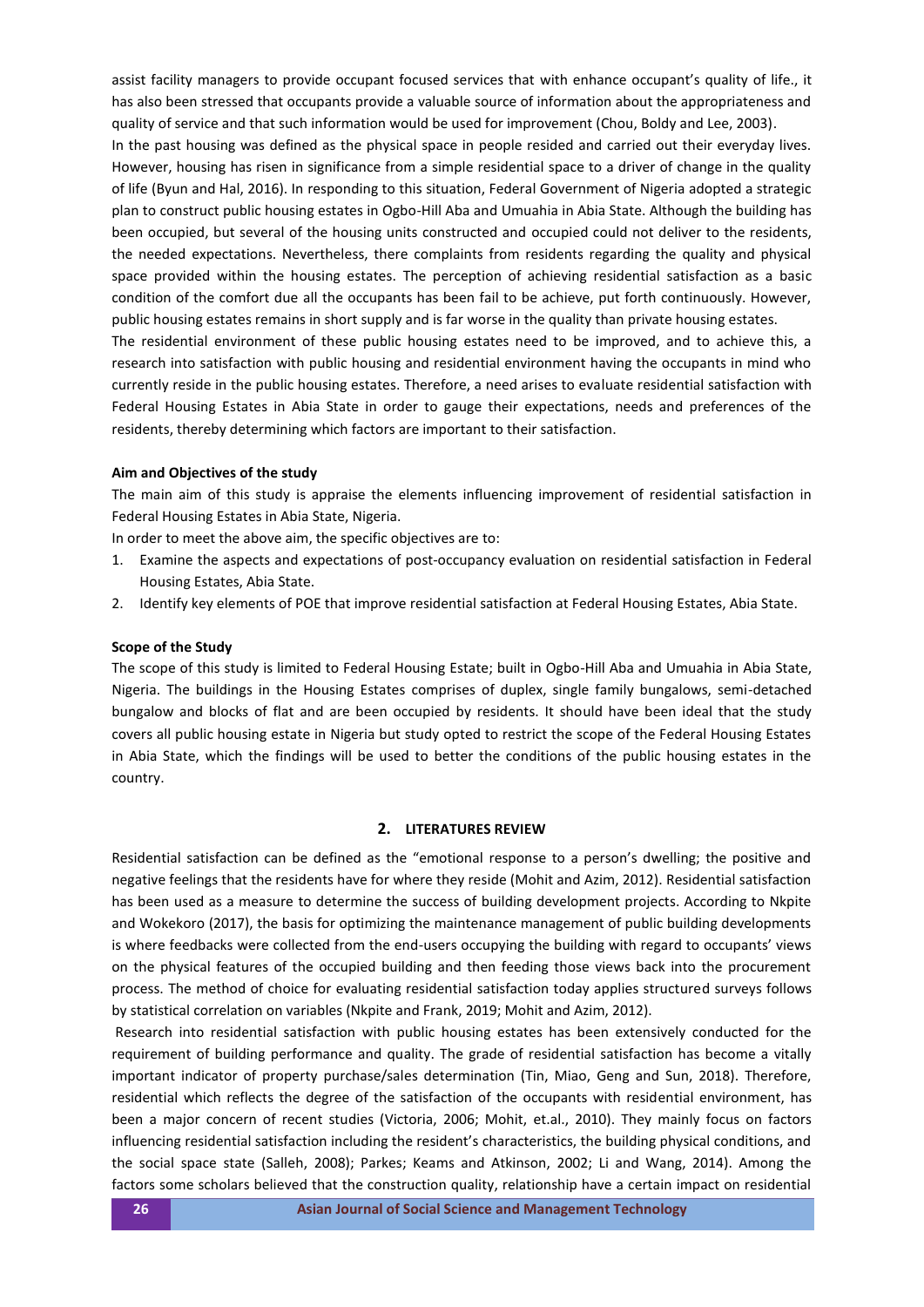satisfaction degree (Ren and Chen, 2010; Fu, 2000; Wu and Chan, 2013; du, 2002). These studies fail to establish the component of satisfaction and determining mechanisms of that influencing residential satisfaction.

Nkpite and Wokekoro's study on end-user's satisfaction highlighted physical characteristics of buildings, the neighbourhood environment and the public facilities provided determine the level of end-user satisfaction with public school buildings. However, these may vary by the type of building, the locate, the community the cultural backgrounds as well as nationality (Mohit and Azim, 2012). This explains that studies to determine the residential satisfaction of building types is specific to the location of the building, type building provided, community, housing policies and the country itself (Mohit and Nazyddah, 2011). As such in order to evaluate the level of residential satisfaction with public housing estates at Agbo-Hill Aba and Umuahia, the elements influencing the improvement of residential satisfaction which other studies fail to address, would be the criteria to be specific in Abia State. Due to lack of such studies in the Federal Housing Estates at Abia State, this study aims to fill the existing gap and contribute towards the development and growth of the public housing estates sector and contributing to the development of future housing projects in Nigeria.

## **3. RESEARCH METHODOLOGY**

Investigative Post Occupancy Evaluation (POE) was the approach adopted for this study. The targeted population comprises mainly residents of buildings in Federal Housing Estates; Ogbo-Hill and Umuahia in Abia States living there for more than 5 years. A sample of 75 households were selected from 105 housing units within the two public housing estates of Abia State. The sample represents 78.6% of the total public housing population. The primary data source of data for this study was collected through a self-administered questionnaires interview carried out on face-to-face basis as well as observations' for Federal Housing Estate, Ogbo-Hill Aba 84% questionnaires were retrieved, while 75.6% were retrieved from Federal Housing Estate Umuahia. In order to weigh resident's satisfaction influencing mechanism in the selected estates, housing variables were identified from previous studies. The questionnaire is a 5 point likert scale questions with scaling namely: strongly disagree = 1, disagreed = 2, undecided = 3, agree = 4, and strongly agree = 5 was used. The overall satisfaction for each component and mechanisms influencing residential satisfaction was analysed based on a mean score of 3.00 as positive indication of satisfaction, and value below 3.00 indicating dissatisfaction.

# **4. RESULTS AND DATA ANALYSIS**

This section of the study presents the elements for the improvement of residential satisfaction in public residential estates. It will outline aspects and expectations of residential satisfaction and the factors for its improvements. The analysis utilizes simple percentage and relative importance index (RII) to achieve this particular objective.

#### **Aspects and Expectation of Post-Occupancy Evaluation on Residential Satisfaction**

Table 1 shows the aspects of residential and the expectation of post-occupancy evaluation towards residential satisfaction in public estates. Table 1 revealed that 72.7% of the residents agree with architectural process as an aspect for residential satisfaction in public housing estates, while 27.3% disagree; with expectation that building designed and constructed will improve the aesthetics quality of the building environment. The table further showed that 80% of the residents agree with economic process as one of the aspect of residential satisfaction, while 20% disagree; with the expectation of buildings bringing return on invested capital like any other products/services. Table 1 indicated that 81.8% of the residents agree with procurement process as an aspect of residential satisfaction, while 18.2% disagree with expectation that the designed, constructed and managed buildings are based on set standards and specifications established including allocation of resources to sustain the built environment. The table also established that 69.1% of the residents agree with the functional process as an aspect of residential satisfaction in public estates, while 30.9% disagree. The enduser's expectation should be for the buildings to provide the understanding for human's attitudes, needs and aspiration toward the building in-use supportive to daily activities of the residents.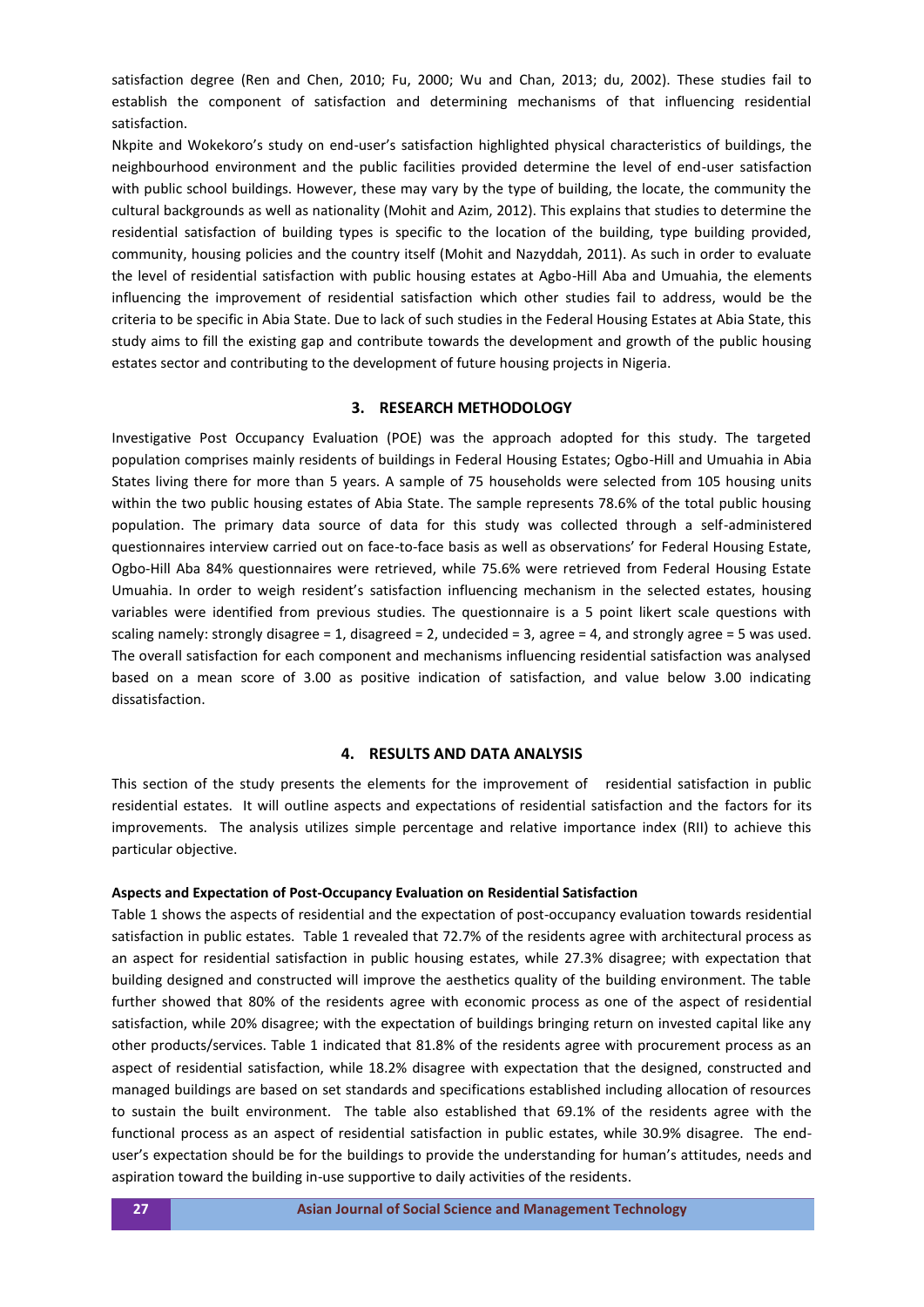This implication is that building are expected to be:

- Designed and constructed with lots of expectations to improve the aesthetic quality of the built environment with the architectural process.
- Products of creative and imaginative thinking providing solutions where maintenance management issues were not into with the technical process.
- Meet the needs and aspiration of the residents supportive to their daily activities towards building inuse with the functional process.
- Planned constructed and managed with set standards and specification to be timely, acceptable and qualitative resulting sustainable built environment as of the procurement process.
- Bring returns on investment like other products or services.

| <b>Aspects</b> | <b>Expectations</b>         | <b>True</b> |      | False |      | <b>Total</b> |       |
|----------------|-----------------------------|-------------|------|-------|------|--------------|-------|
|                |                             | N           | %    | N     | %    | N            | %     |
| Architectural  | Building designed<br>and    | 40          | 72.7 | 15    | 27.3 | 55           | 100.0 |
| process        | constructed with improve    |             |      |       |      |              |       |
|                | aesthetics quality to the   |             |      |       |      |              |       |
|                | built environment           |             |      |       |      |              |       |
| Economic       | Building to bring returns   | 44          | 80.0 | 11    | 20.0 | 55           | 100.0 |
| process        | on investment like any      |             |      |       |      |              |       |
|                | other product/services      |             |      |       |      |              |       |
| Technical      | Create<br>imaginative       | 42          | 76.4 | 13    | 23.6 | 55           | 100.0 |
| process        | thinking to maintenance     |             |      |       |      |              |       |
|                | management<br>issues        |             |      |       |      |              |       |
|                | where<br>it<br>was<br>not   |             |      |       |      |              |       |
|                | provided.                   |             |      |       |      |              |       |
| Procurement    | Design, construct and       | 45          | 81.8 | 10    | 18.2 | 55           | 100.0 |
| process        | manage buildings based      |             |      |       |      |              |       |
|                | standards<br>and<br>on      |             |      |       |      |              |       |
|                | specifications established  |             |      |       |      |              |       |
|                | allocated resources to      |             |      |       |      |              |       |
|                | result in sustainable built |             |      |       |      |              |       |
|                | environment.                |             |      |       |      |              |       |
| Functional     | Understanding<br>human's    | 38          | 69.1 | 17    | 30.9 | 55           | 100.0 |
| process        | attitudes,<br>needs<br>and  |             |      |       |      |              |       |
|                | aspiration<br>towards       |             |      |       |      |              |       |
|                | building in-use to support  |             |      |       |      |              |       |
|                | any activities.             |             |      |       |      |              |       |
| Average        |                             | 42          | 76.4 | 13    | 23.6 | 55           | 100.0 |

#### **Table 1: Aspects and Expectation for the Residential Satisfaction (N = 55)**

**Source: Author's Field Investigation, 2020**

## **Determinants for the Improvements of Residential Satisfaction**

This section identifies the key elements of improving the residential satisfaction in public residential estates. Table 2 establishes the factors that determines the improvement of residential satisfaction. The table illustrated that the relative importance index (RII) ranked feedbacks with RII of 0.67 (1st) as most important determine that improve residential satisfaction, followed by building assessment (evaluation) with RII of 0.66  $(2^{nd})$ , and building procurement process with RII of 0.65  $(3^{rd})$ . Other determining factors of improving residential satisfaction ranked include; participatory maintenance management process with RII of 0.64  $(4<sup>th</sup>)$ , developing innovative POE tools with RII of 0.63 ( $5<sup>th</sup>$ ), disseminating information on buildings with RII of 0.62  $(6<sup>th</sup>)$ , formulate and implement policies with RII of 0.61 (7<sup>th</sup>), and plan, program and manage building life cycle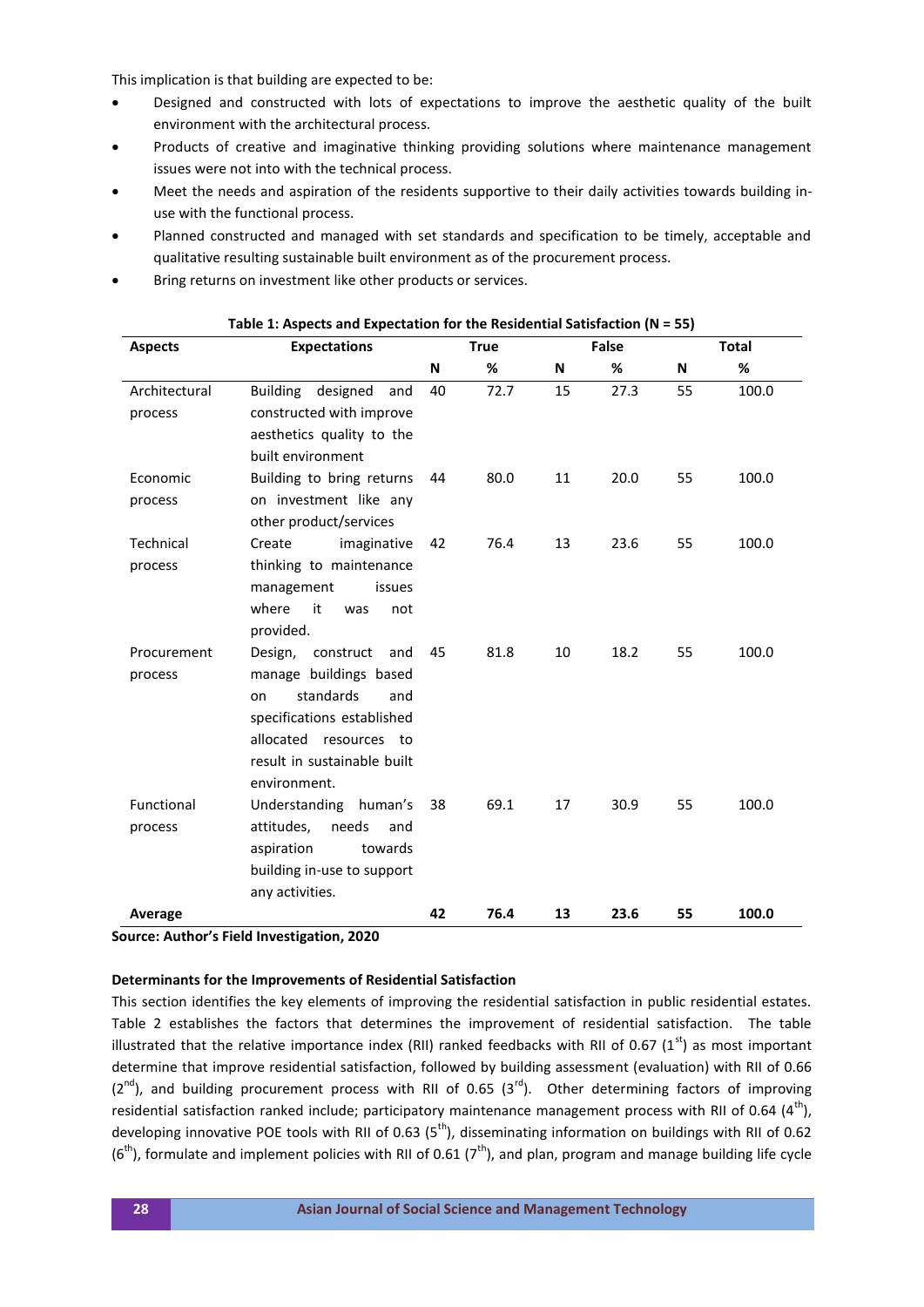with RII of 0.60  $(8<sup>th</sup>)$ . It implies that exploring and understanding residential satisfaction needs and expectations are essential ingredients determining building performance with public housing estates.

To buttress on it further on POE, the following key informants' information were obtained from residents of public housing estates in the study area. That POE improved residential satisfaction in the following ways:

- Provide feedback on causes and effects of environmental issues on buildings.
- Adopt participatory maintenance management delivery process.
- Disseminate information on buildings among the residents and the management.
- Adopt efficient building procurement process
- Conduct actual performance of buildings by exploring and understanding residents' needs.
- Culminate the production of sustainable built environment.
- Develop new innovative tools for building improvement
- Formulate and implement building laws, legislations, regulations and policies.
- Plan, program and manage building life cycles.

| Table 2: Improvement Determinants of POE on Residential Satisfaction |                 |    |    |              |              |                             |            |      |                 |  |  |
|----------------------------------------------------------------------|-----------------|----|----|--------------|--------------|-----------------------------|------------|------|-----------------|--|--|
|                                                                      | Weigh: $N = 55$ |    |    |              | $\Sigma f x$ | $\mathbf{x}$ f $\mathbf{x}$ |            | Rank |                 |  |  |
| <b>Determinants</b>                                                  |                 | 4  | 3  | $\mathbf{2}$ | 1            |                             | $\Sigma f$ | RII  |                 |  |  |
| Feedbacks                                                            |                 | 15 | 10 | 8            | 8            | 184                         | 3.34       | 0.67 | 1 <sup>st</sup> |  |  |
| Building assessment                                                  |                 | 14 | 12 | 10           | 7            | 179                         | 3.25       | 0.66 | $2^{nd}$        |  |  |
| Procurement process                                                  |                 | 11 | 13 | 11           | 9            | 177                         | 3.21       | 0.65 | $3^{\text{rd}}$ |  |  |
| Formulate<br>implement<br>and                                        | 7               | 16 | 14 | 9            | 9            | 168                         | 3.05       | 0.61 | 7 <sup>th</sup> |  |  |
| policies                                                             |                 |    |    |              |              |                             |            |      |                 |  |  |
| Disseminate information                                              |                 | 11 | 12 | 10           | 10           | 173                         | 3.15       | 0.62 | $6^{\text{th}}$ |  |  |
| Innovative tools                                                     |                 | 12 | 11 | 11           | 10           | 170                         | 3.10       | 0.63 | 5 <sup>th</sup> |  |  |
| Participatory maintenance                                            |                 | 10 | 11 | 11           | 9            | 174                         | 3.16       | 0.64 | 4 <sup>th</sup> |  |  |
| Plan,<br>and<br>program<br>manage                                    | 11              | 11 | 11 | 11           | 11           | 165                         | 3.00       | 0.60 | $8^{\text{th}}$ |  |  |
| building life cycle                                                  |                 |    |    |              |              |                             |            |      |                 |  |  |

*Legend: 1 = Strongly disagree, 2 = Disagree, 3 = Undecided, 4 = Agree and 5 = Strongly Agree.* 

*Decision: <3.00 = Disagree, > 3.00 = Agree* 

**Source: Author's Investigation, 2020**

## **5. DISCUSSION OF FINDINGS**

The findings on aspects and expectations, for and elements influencing improvement for residential satisfaction were discussed under this subheading as shown in Tables 1 and 2.

## **Aspects and Expectations for Residential Satisfaction in Public Housing Estates**

The findings showed that an average of 76.4% of the respondents agree that architectural process, economic process, technical process, procurement process and functional progress are the aspects of residential satisfaction as shown in Table 1. The study revealed that the expectations for residential satisfaction in public estates include; as an architectural process designed and the constructed building will improve aesthetics quality of the built environment; as an economic process brings return on invested capital; as a procurement process, building designed and constructed are managed based on set standards and specification established with allocated resources; as a technical process, create and imaginably manage maintenance issues as it arises; and as a functional process to understand human's attitudes, need and aspirations toward building in-use supporting daily activities of the residents. This finding aligned that "residential satisfactions are important indicators of building quality and condition which affect individuals' quality of life." Therefore, the factors which determine residential satisfaction levels, are essential inputs in monitoring the success of building policies as explained in the study.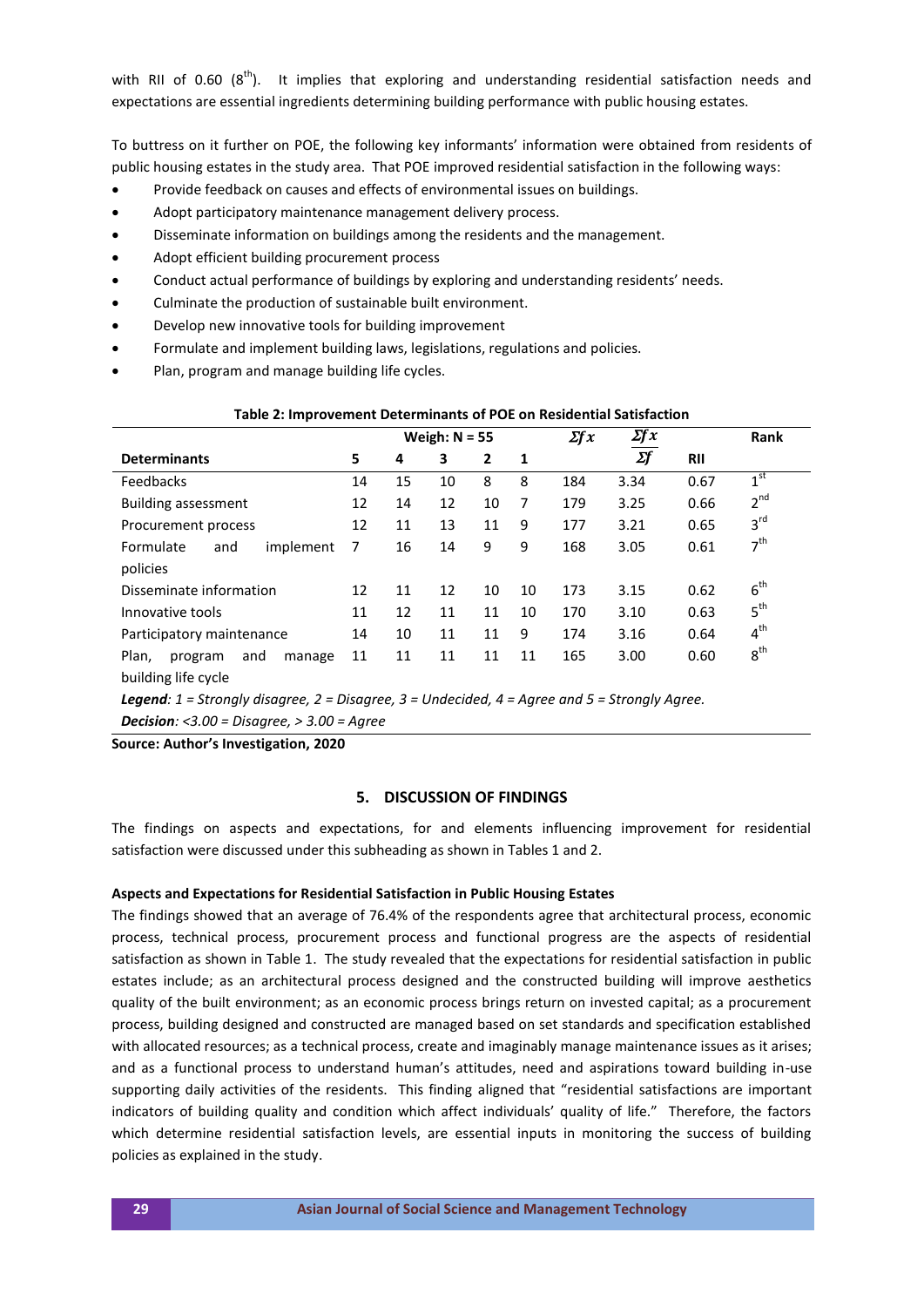The study also confirmed that "building and property managers can only remain competitive in the built environment when they listen and responded to tenants' needs, concerns, expectations and opinions by comparing best practices with quantity performance information." This study also aligned that "property managers and other professionals in the building industry cannot seek to improve quality of design, construction and management of buildings and by extension promotes sustainable built environment, where maintenance issues were not look into. It implies that the criteria for judging residential satisfaction are the fulfilment of residents' needs and expectation assessing it functional fit that create the understanding of where things fall short of expectations in its inherent retrospective.

From an in-depth interview, the study revealed that the aspects and expectations of residential satisfaction includes:

- Improving the aesthetics quality of the built environment
- Providing solutions where maintenance management issued were not looked into.
- Supporting daily activities towards building in-use
- Bringing returns on invested capital like other products or services.
- Planning, constructing and managing buildings with set standards and specifications to be timely, acceptable, qualitative and qualitative in nature.

The implication of the foregoing is that the expectations residential satisfaction is diverse and very among individuals and groups. And in order to capture the feelings and expectations of all categories of residents:

- Different approaches and diverse tools and indicator would be used
- Residents' expectation with regard to buildings are diverse and would be measured in terms of satisfaction.
- Different approaches, tools and indicators used would contribute to policy, practice and research.

This assertion applied when the buildings are focused on issues related to resident's satisfaction, sustainable buildings and the physical and socio-economic environment. This view no doubt underscore that the quest for residential expectations and preferences of the residents. The implication of this is that the residents acquire buildings with expectations that will contribute towards the attainment of specific goals in life; and they see building as an asset capable of facilitating overall achievement of life purposes.

#### **Determinants of POF on Improvements of Residential Satisfaction in Public Housing Estates**

The study found out that more than half of the respondents with a mean score of >3.00 agree factors deterring the improvement of residential satisfaction are feedbacks, assessment, procurement, policies information, innovative tools, participatory maintenance, management of building life cycles. The study revealed that the improve quality of design, construction and management of buildings and by extension the promotion of sustainable built environment enhance residential satisfaction. This finding aligned that "ascertaining residential satisfaction contributes to improving the quality of buildings in building delivering process. This study has established that the improve residential satisfaction, feedbacks is needed to provides the causes and effects of environmental issues on buildings to inform planning and management through the buildings' life cycle. The importance of feedbacks from the residents, hence their satisfaction is measured towards improving rising current issues in the said building. The most important issues of improving residential satisfaction is to address architectural aspects of building issues with faculty design and maintenance.

The study found out that developing innovative tools is another determinant of residential satisfaction which will also involve participatory maintenance management delivery process. This study confirmed that "there are many innovative tools utilized in gathering feedbacks from residents which include questionnaire, focus groups, interviews, photographs, walkthrough observation, survey, workshops etc. All results from the tools provide beneficial information to fulfil the main objective of residential satisfaction assessment. It implies that his information is important in informing building policy and planning intervention throughout the building life cycle.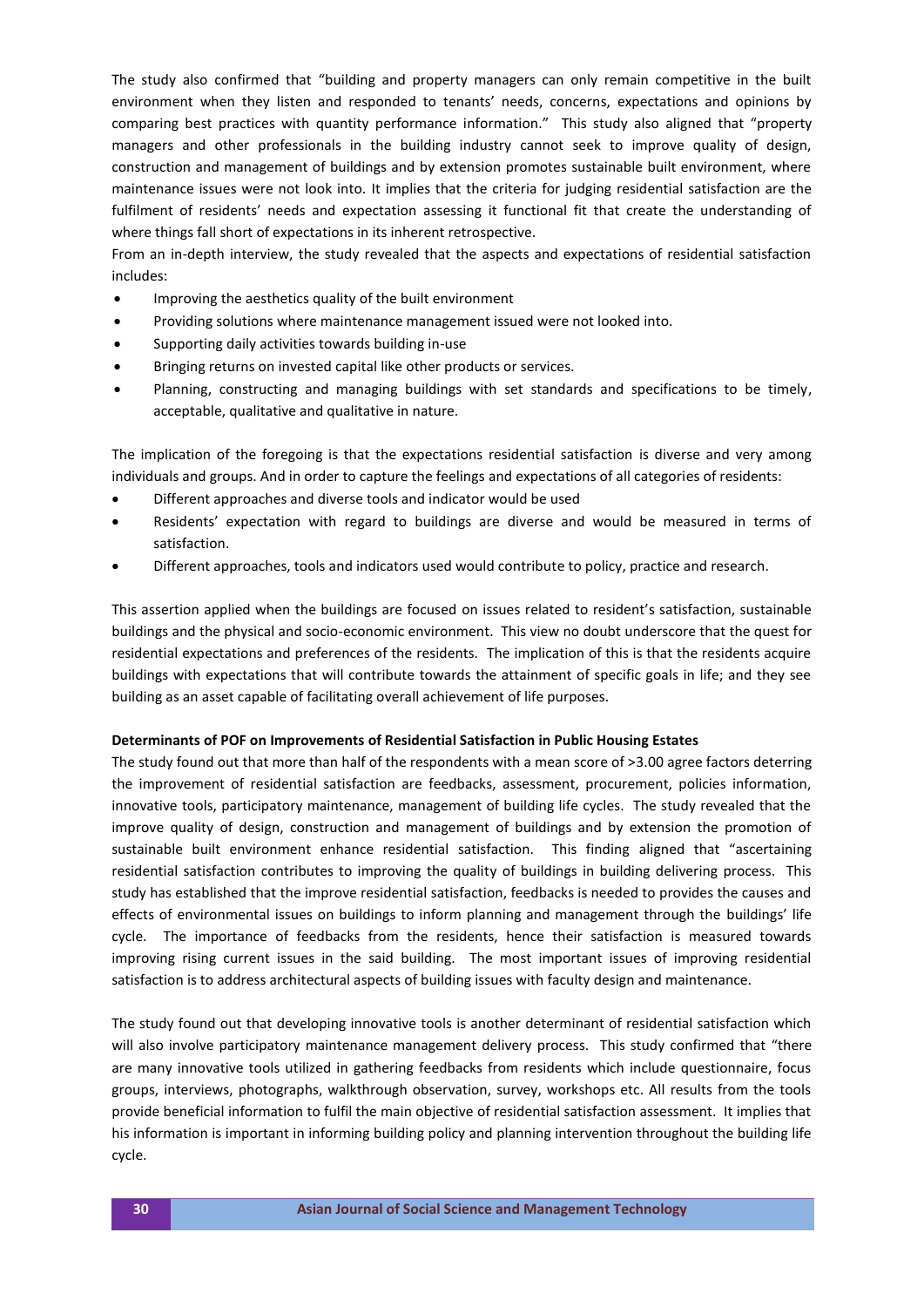The findings from key informants buttressed on the following points to be the determinants for improving residential satisfaction. They include by:

- Providing feedbacks on causes and effects of environment issues on buildings.
- Adopting participatory maintenance management delivery process.
- Disseminating information on buildings among the residents and the management.
- Adopting efficient building procurement process
- Conducting actual residential satisfaction assessment of buildings, tax by exploring and understanding resident's needs.
- Culminating the production of sustainable built environment
- Developing new innovative tools for building improvement
- Formulating and implementing building regulations and policies.
- Planning, programming and managing of building life cycle.

Interestingly, "the application of building performance and its satisfaction on end-users are proactive steps that would improve the condition of building and its end-users as a continuous important asset in the tool-kit of facility/property managers to use for total quality management of buildings and its environment." The study found that most residential satisfaction promotes better understanding of the key sources of satisfaction and dissatisfaction among residents, factors that influence their satisfaction levels and how they are most likely to react in the event that they felt dissatisfied with their building conditions. The different rationales and objectives influencing residential satisfaction of the Federal Housing Estates (Umuahia and Ogbo-Hill, Aba) Abia State would had been addressed. Therefore, the researcher up held the study to be true that residential satisfaction is important in the assessment of quality of life, prediction of residential behavior, evaluation of the performance of building projects and informing strategies for improving present building condition of the residents in the different residential settings.

# **6. CONCLUSION AND RECOMMENDATIONS**

This study examined residential satisfaction with residents of Federal Housing Estates (Umuahia and and Ogbo-Hill, Aba) Abia State using post occupancy evaluation (POE) in the research work. The findings of this study were on the premises which conclusion could be drawn on how to improve residential satisfaction in public housing estates. In this regard the study identifies the factors influencing the improvement of residential satisfaction in public housing estates. With an average RII values >0.60, as established in the study, the elements influencing the improvement of residential satisfaction are building assessment and procurement, participatory maintenance, innovative tools developed, information dissemination, feedbacks, formulate and implement policies, and plan, programme and manage building life cycles. The study also discovered that architectural, economic, technical, procurement, and functional processes are the aspects of residential satisfaction. It has the expectations of improving the aesthetic quality of the built environment, brings return on invested capital, create imaginative thinking to maintenance issues, maintain and manage buildings with allocated resources, and explore the understanding towards building in-use to support human's daily activities. Therefore, residential satisfaction should take into account not only the physical, socio-economic and environmental components of the buildings, but also the social, behavioral, cultural and personal characteristics of residents and under the arrangements, that essentially require to demonstrate that building programmes are responsibly managed. This is vitally needed to ensure the tasks confronting built environment professional that concerned housing delivery identify relevant factors or parameters to determine residential satisfaction with buildings for the improvement of the quality of public housing estates in Nigeria.

# **7. REFERENCES**

1. Boldy, D. and Grenade, L. (2001). Promoting Empowerment in Residential Aged Care: Seeking the consumer view. In L.F. Heumann, M.E. McCall, and D.P. Boldy (Ed.), Empowering Frail Elderly People: 41-52; Westport, CT: Praeger.